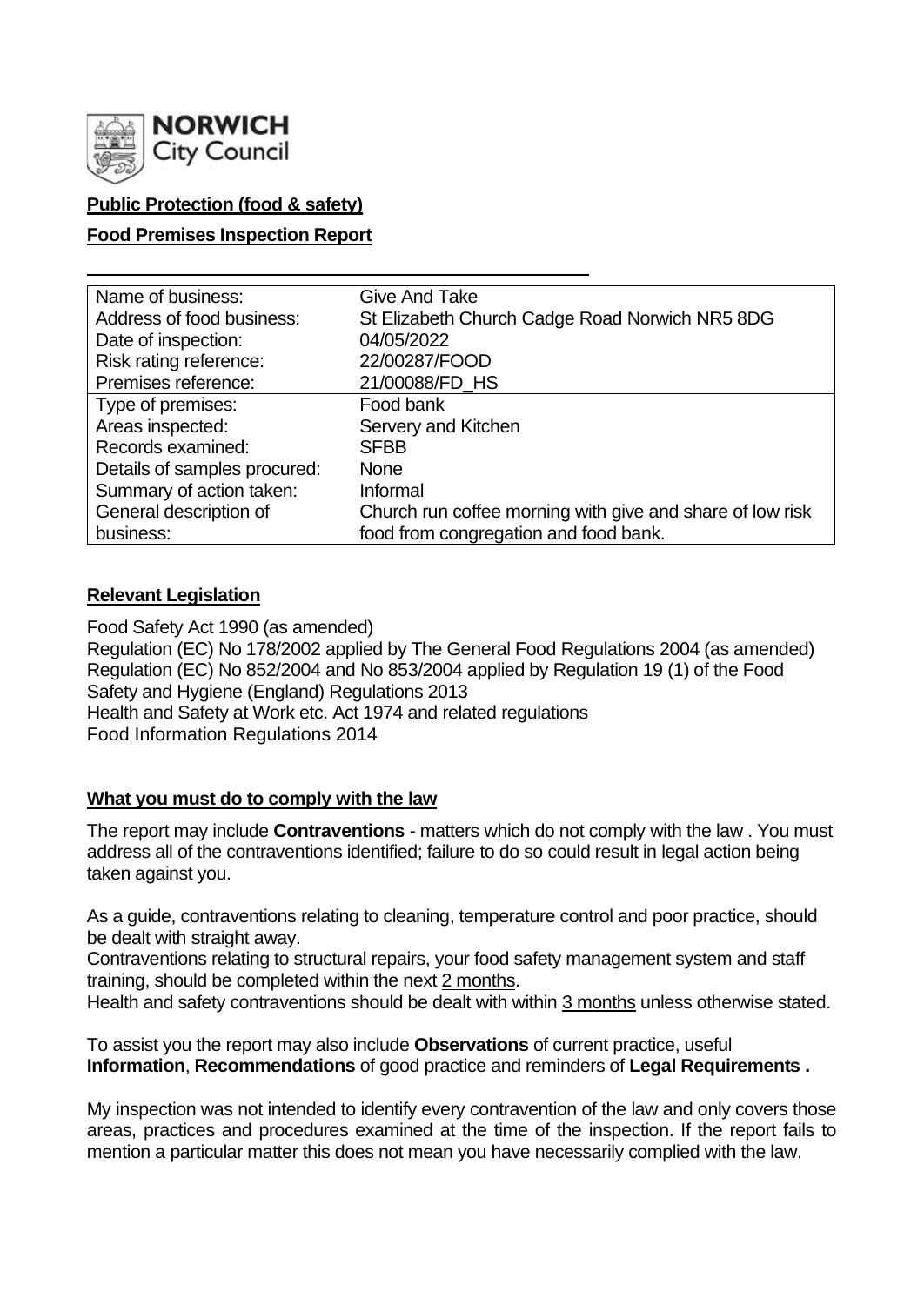# **FOOD SAFETY**

## **How we calculate your Food Hygiene Rating:**

The food safety section has been divided into the three areas which you are scored against for the hygiene rating: 1. food hygiene and safety procedures, 2. structural requirements and 3. confidence in management/control procedures. Each section begins with a summary of what was observed and the score you have been given. Details of how these scores combine to produce your overall food hygiene rating are shown in the table.

| <b>Compliance Area</b>                     |          |    |           | <b>You Score</b> |               |    |           |    |          |  |
|--------------------------------------------|----------|----|-----------|------------------|---------------|----|-----------|----|----------|--|
| <b>Food Hygiene and Safety</b>             |          |    |           | $\overline{0}$   | 5             | 10 | 15        | 20 | 25       |  |
| <b>Structure and Cleaning</b>              |          |    |           | 0                | 5             | 10 | 15        | 20 | 25       |  |
| Confidence in management & control systems |          |    |           | $\overline{0}$   | 5             | 10 | 15        | 20 | 30       |  |
|                                            |          |    |           |                  |               |    |           |    |          |  |
| <b>Your Total score</b>                    | $0 - 15$ | 20 | $25 - 30$ |                  | $35 - 40$     |    | $45 - 50$ |    | > 50     |  |
| <b>Your Worst score</b>                    | 5        | 10 | 10        |                  | 15            |    | 20        |    |          |  |
|                                            |          |    |           |                  |               |    |           |    |          |  |
| <b>Your Rating is</b>                      | 5        | 4  |           | 3                | $\mathcal{P}$ |    |           |    | $\Omega$ |  |

Your Food Hygiene Rating is 5 - a very good standard



# **1. Food Hygiene and Safety**

Food hygiene standards are high. You demonstrated a very good standard of compliance with legal requirements. You have safe food handling practices and procedures and all the necessary control measures to prevent cross-contamination are in place. Some minor contraventions require your attention. **(Score 5)**

## Contamination risks

**Observation** I was pleased to see you were able to demonstrate effective controls to prevent cross-contamination.

**Contravention** Where bread is un packaged, reduce handling by 'customers'. Tongs could be provided.

### Hand-washing

**Recommendation** After washing hands food handlers should turn the taps off using paper towel to prevent them from re contaminating their hands

**Observation** I was pleased to see hand washing was well managed.

## Personal Hygiene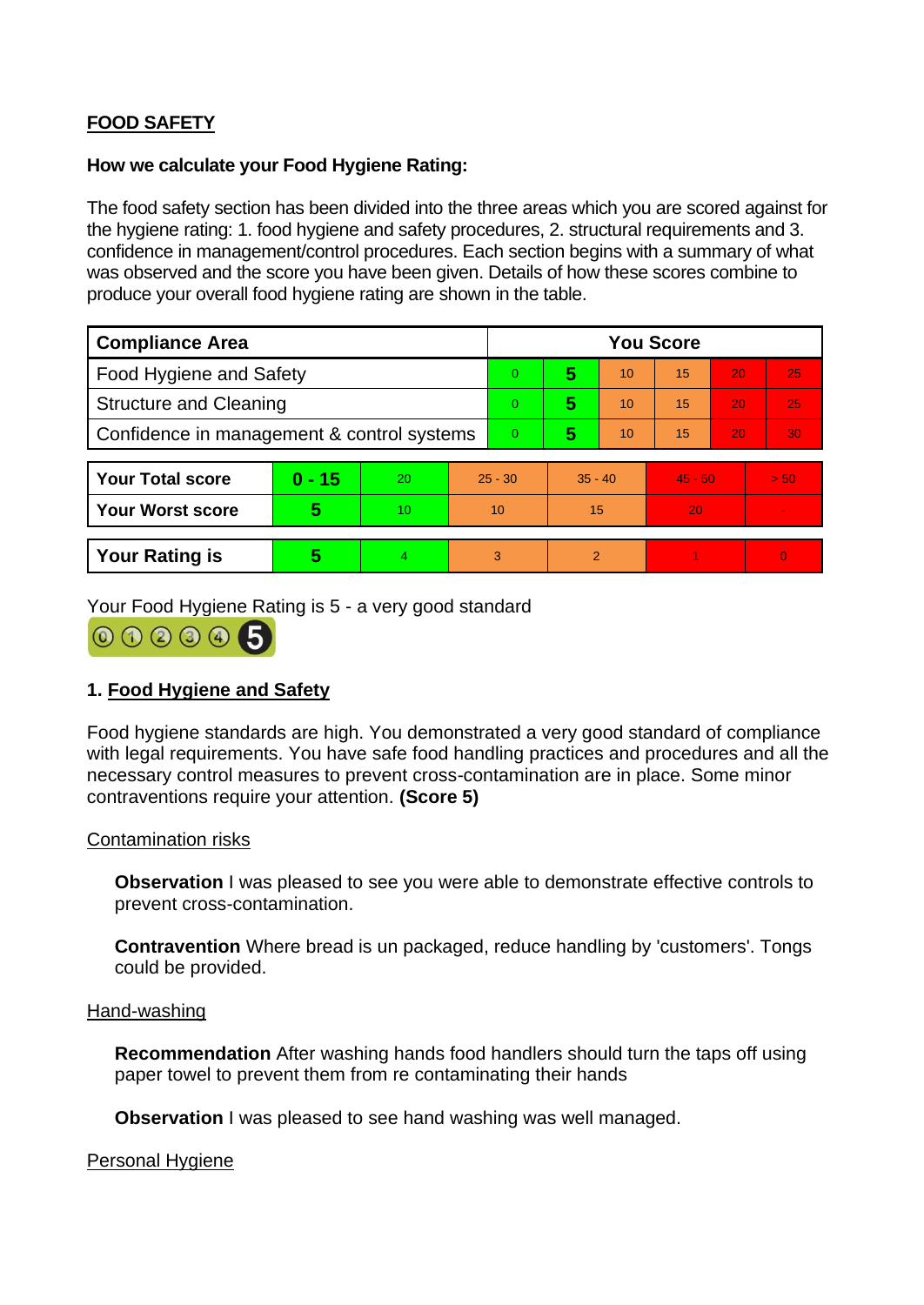**Contravention** The following are examples of poor personal hygiene or where it was made difficult for food handlers to maintain sufficiently high standards of personal cleanliness::

• staff were not wearing suitable protective clothing. (I understand aprons are available and should be worn).

**Guidance** Regular hand washing is important for personal cleanliness. Remind all food handlers of the need to wash their hands before starting or returning to work, and specifically:

- \* After using the toilet;
- \* After handling rubbish;
- \* After smoking;
- \* After taking a break;
- \* After handling raw food

#### Temperature Control

**Observation** No high risk/food with use by dates is handled. Milk is bought in as required on the day. Generally eggs are not kept for any period.

Nevertheless I recommend that a independent thermometer be provided in the fridge and the temperature checked as part of your diary opening check.Eggs put in there

## Unfit food

**Information** High risk items bear a use by date. You must not sell, use or intend to sell such items and should ensure you have checks in place to remove these from use.

It is permitted to sell food after its Best Before date, but becomes an offence if it is not of the nature, substance or quality demanded by the consumer. You must check the food and make sure your customers are aware that it is past the BEST BEFORE date.

**Observation** Sometimes food past its best before date is available, but this is clearly marked to identify this. You must ensure it is still fit.

## **2. Structure and Cleaning**

The structure facilities and standard of cleaning and maintenance are all of a good standard and only minor repairs and/or improvements are required. Pest control and waste disposal provisions are adequate. The minor contraventions require your attention. **(Score 5)**

#### Cleaning of Structure/maintenance

**Information** A detergent is a chemical used to remove grease, dirt and food and is used in the first cleaning step.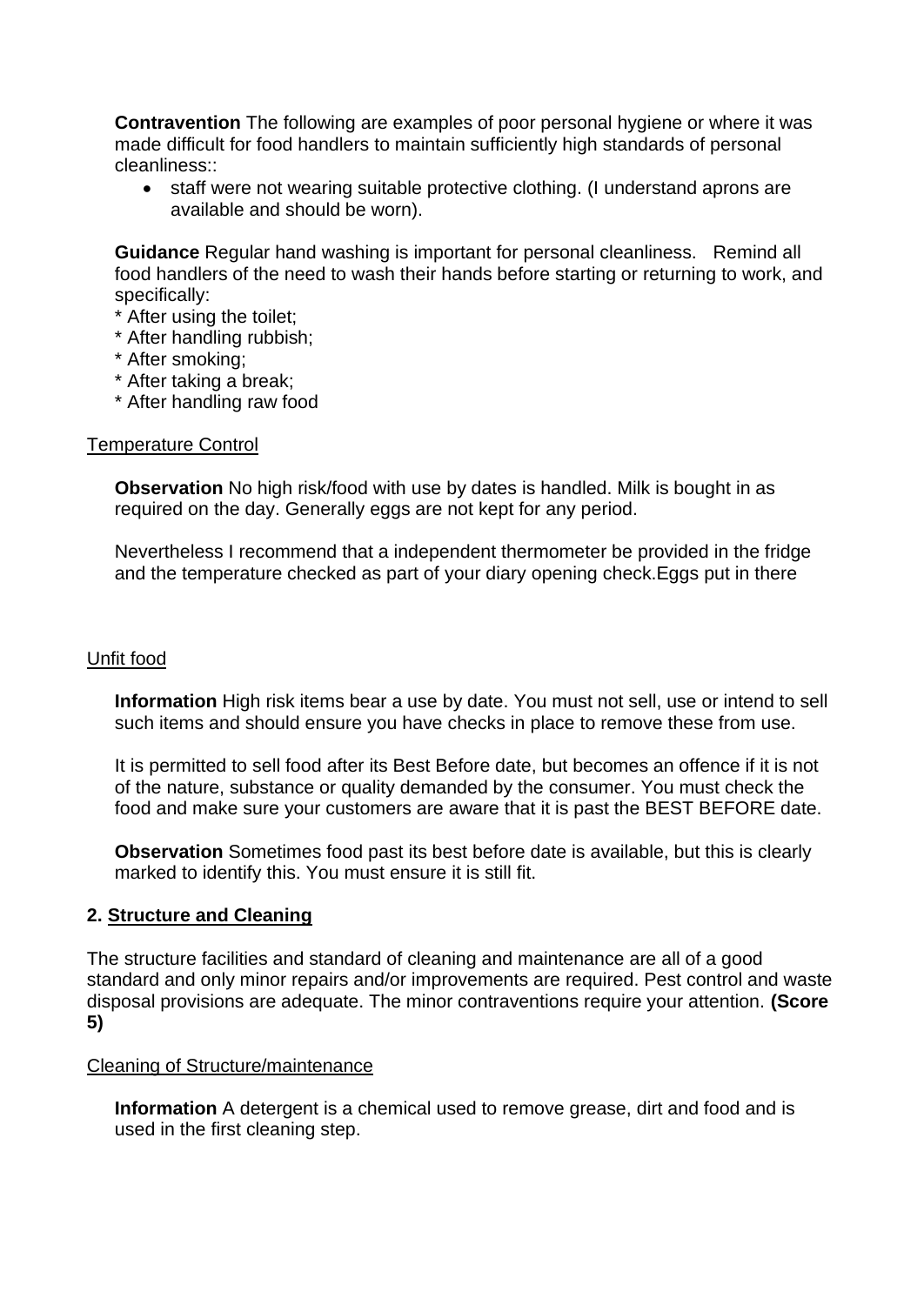**Information** CORRECT DILUTION: many chemicals are supplied in concentrated form and must be diluted before use. You must follow the manufacturers instruction so that you dilute the chemicals correctly with water

**Information** Disinfectant: is a chemical that kills bacteria

**Information** Different sanitisers require different CONTACT TIMES to be effective. Ensure that you know what the contact time is and that all your staff are trained to use the sanitiser effectively

**Information** You must ensure that the sanitisers you use are effective against bacteria. Ensure hat they meet the following standards BS EN 1276:1997 and 13697:2001.

**Guidance** Even when using a surface sanitiser you should be following the 'two-stage' cleaning method. Apply the sanitiser once to remove visible dirt and food debris and then a second time to ensure effective disinfection. Make sure you follow the correct contact time for the product.

**Recommendation** Use disposable paper wipes for cleaning and for mopping up spillages.

**Observation** I was pleased to see that the premises was kept clean and well maintained. Your cleaning materials, methods and equipment were able to minimise the spread of harmful bacteria between surfaces.

## Facilities and Structural provision

**Observation** I was pleased to see the premises has adequate facilities provided.

#### Pest Control

**Observation** I was pleased to see that the premises was proofed against the entry of pests and that pest control procedures were in place.

#### **3. Confidence in Management**

A food safety management system is in place and you demonstrate a very good standard of compliance with the law. You have a good track record. There are some minor contraventions which require your attention. **(Score 5)**

## Type of Food Safety Management System Required

**Observation** You have the SFBB Retail pack which is appropriate. However it must be fully implemented- see below.

#### Proving Your Arrangements are Working Well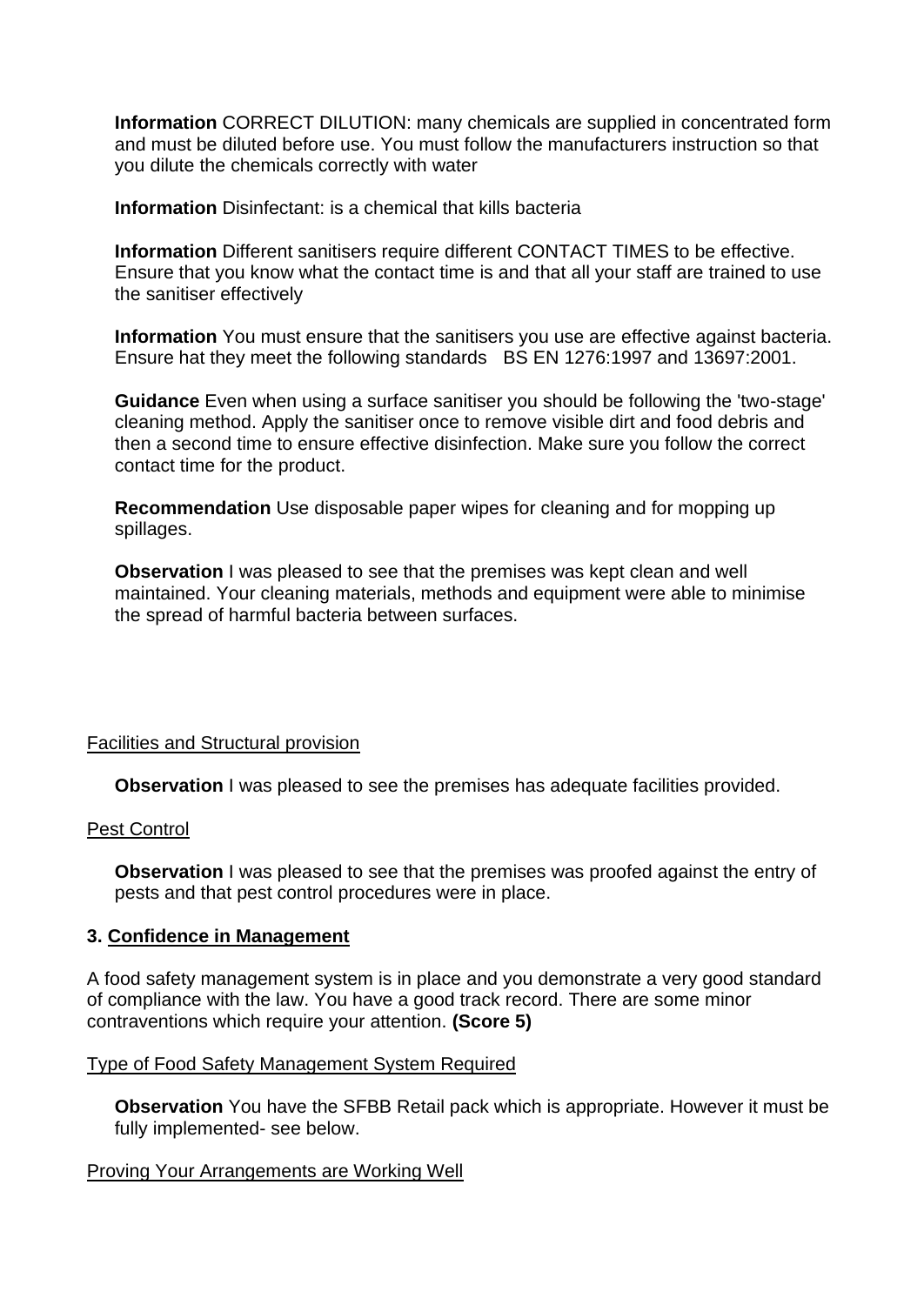**Contravention** You are not using the SFBB pack fully:

• daily diary checks and use had lapsed, and the 4 weekly review.

### **Traceability**

**Observation** Your records should be able to identify where food is sourced from. So that food can be easily be traced back to its supplier.

#### Waste Food and other Refuse

**Observation** You had measures in place to dispose of waste food appropriately and were employing the services of an approved waste contractor.

### **Training**

**Information** There are Level 2 Awards in Food Allergen Awareness on offer in Dereham. If you are interested contact 0800 689 3512. Free courses are also available on the Food Standards Agency website.

**Observation** I was pleased to see that a key staff member had been trained to an appropriate level and evidence of their training was made available.

## Infection Control / Sickness / Exclusion Policy

**Guidance** Public Health England recommends that food handlers known or suspected to be suffering from a food-borne infection or gastrointestinal illness stay away from work until symptom-free for 48 hours.

**Observation** Policies were in place to prevent any infected food handler from contaminating food.

#### **Allergens**

**Recommendation** For information or advice about prepacked food for direct sale (PPDS) contact Norfolk Trading Standards on 0344 800 8020 or email trading.standards@norfolk.gov.uk.

This may be relevant if you bag some bakery products.

**Observation** Most items handled are packaged and have allergens identified. If you are supplied with unwrapped bakery products, you will need to ensure you are also given correct allergen information. At the time of my visit the loaves had a paper label with information, but this may not always be the case.